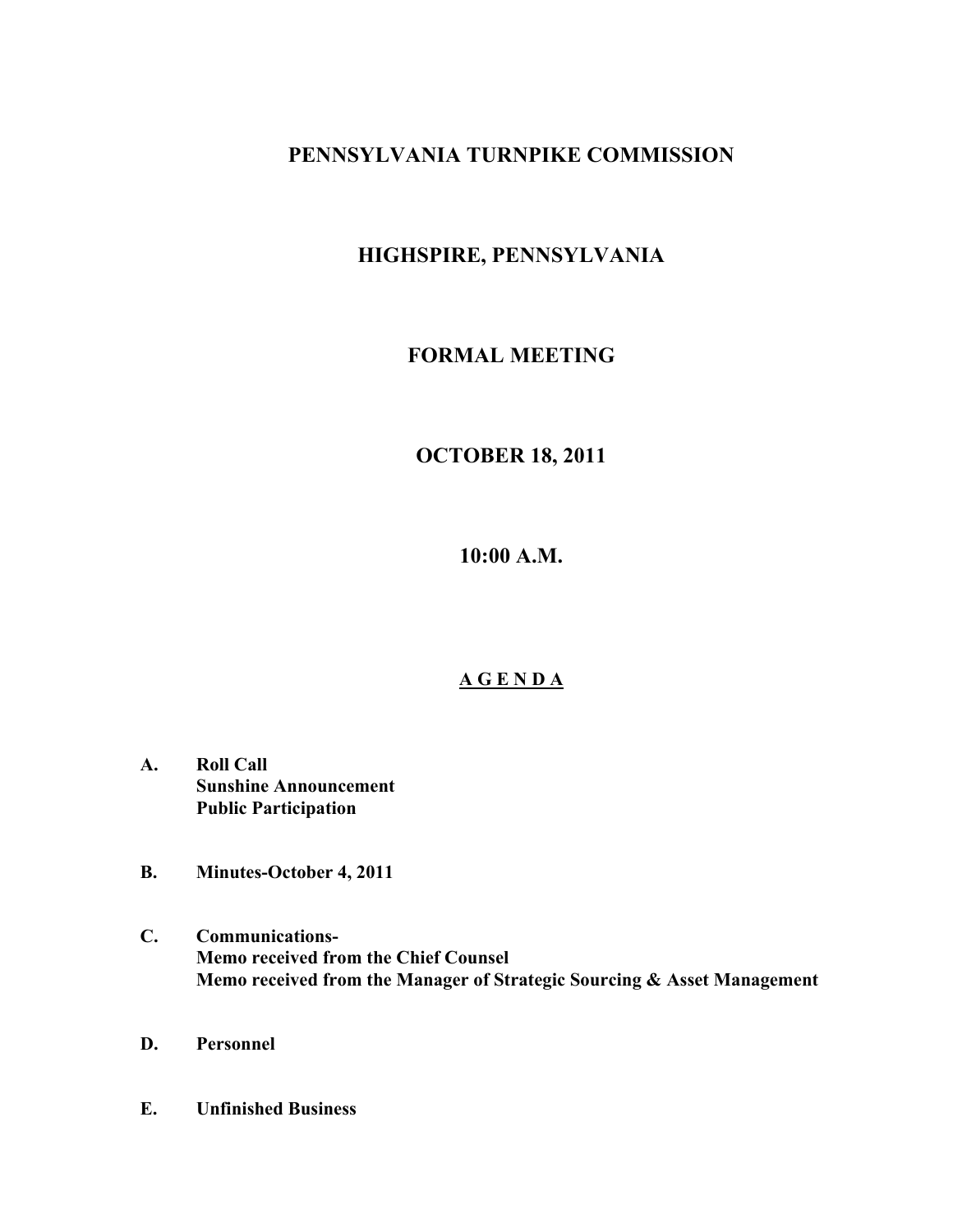- **1. Adopt the Resolution ratifying the investments, reinvestments and liquidations of securities with available cash, as described in the memo from the Assistant Chief Financial Officer dated October 5, 2011.**
- **2. Approve the negotiation and execution of the Agreements for the items listed in memos "a" through "d":**
	- **a. Assignment Agreement with Wachovia Bank, N.A. to assign all active contracts to Wells Fargo Bank due to merger of the two banks;**
	- **b. Agreement with Centerville Borough for the Borough to perform the necessary improvements to Pechin Access Drive and Pump House Road that are necessary due to construction of the Mon/Fayette Expressway; and authorize payment in the amount of \$39,128.77 for these improvements;**
	- **c. License Agreement with Brandywine Operating Partnership to permit Brandywine to install and maintain an 8 foot right-of-way fence gate and landscaping near Ramp D at the Valley Forge Interchange;**
	- **d. Amendment to our agreement with Integrated Transportation Finance Group, LLC (ITF) for electronic toll interoperability, to increase the not-to-exceed amount to \$20,000.00 annually.**
- **3. Approve the Right-of-Way requests for the items listed in memos "a" through "g":**
	- **a. Acquisition of Right-of-Way #8995-R04, a partial take parcel, necessary for construction of the Rt. 903 Slip Ramp; by issuing payment in the amount of \$2,030.00 to Ralph Mitrano and Sabatino DiSabatino; representing fair market value and pro-rated taxes; authorize the appropriate Commission officials to execute the agreement of sale and other settlement documents as necessary; authorize the payment of additional statutory damages as calculated by the Legal Department and approved by the Chief Executive Officer and payment of damages to the property owners is contingent upon their delivery of a deed prepared by the Legal Department;**
	- **b. Acquisition of Right-of-Way #8995-R21, a partial take parcel, necessary for construction of the Rt. 903 Slip Ramp; by issuing payment in the amount of \$86,275.00 to Ralph Mitrano and Sabatino DiSabatino; representing fair market value and pro-rated taxes; authorize the appropriate Commission officials to execute the agreement of sale and other settlement documents as necessary; authorize the payment of additional statutory damages as calculated by the Legal Department and approved by the Chief Executive Officer and payment of damages to the property owners is contingent upon their delivery of a deed prepared by the Legal Department;**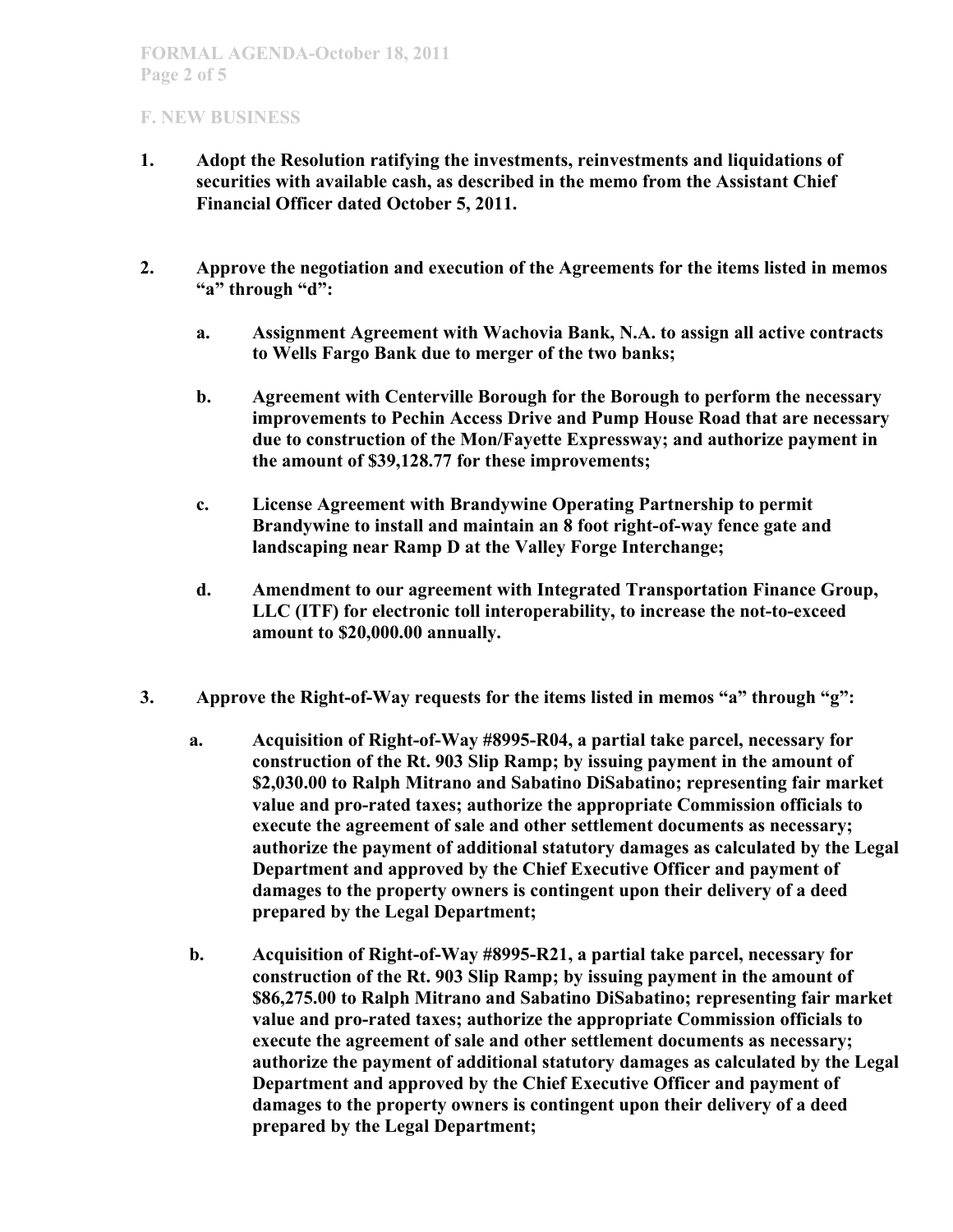- **c. Authorize settlement of Right-of-Way #14214-B, a partial take parcel, necessary for the total reconstruction project from MP 40.00 to MP 48.00, by issuing settlement in the amount of \$4,799.75, payable to Nathan J. Zarichnak & Associates, LLC, Escrow Agent; authorize the appropriate Commission officials to execute the agreement of sale and other settlement documents as necessary; authorize the payment of additional statutory damages as calculated by the Legal Department and approved by the Chief Executive Officer and payment of damages to the property owners is contingent upon their delivery of a deed prepared by the Legal Department;**
- **d. Authorize settlement of Right-of-Way #1023-J, a partial take parcel, necessary for the total reconstruction project from MP 99.00 to MP 109.00, by issuing settlement in the amount of \$15,000.00, payable to McDonald, Snyder & Lightcap, P.C., Escrow Agent; ; authorize the appropriate Commission officials to execute the agreement of sale and other settlement documents as necessary; and payment of damages to the property owners is contingent upon their execution of a full and final settlement agreement as approved by the Legal Department;**
- **e. Acquisition of Right-of-Way #14219-B, a partial take parcel, necessary for the total reconstruction project from MP 40.00 to MP 48.00; by issuing payment in the amount of \$126,260.03 to Nathan J. Zarichnak & Associates, LLC, Escrow Agent; representing fair market value, pro-rated taxes, recording fees and mortgage satisfaction fees; authorize the appropriate Commission officials to execute the agreement of sale and other settlement documents as necessary; authorize the payment of additional statutory damages as calculated by the Legal Department and approved by the Chief Executive Officer and payment of damages to the property owners is contingent upon their delivery of a deed prepared by the Legal Department;**
- **f. Acquisition of Parcel 28, a partial take parcel, necessary for the Marsh Run Road Bridge total reconstruction project; by issuing payment in the amount of \$2,500.00 to F&AO USAED Baltimore; representing administrative processing charges; authorize the appropriate Commission officials to execute all necessary and appropriate documents; authorize payment of additional statutory damages as calculated by the Legal Department and approved by the Chief Executive Officer and payment of damages to the property owner is contingent upon the delivery of an easement as approved by the Legal Department;**
- **g. Authorize the acquisition of Right-of-Way #6058-RB, a partial take parcel, necessary for the roadway and bridge reconstruction project from MP 320.00 to MP 326.00; by issuing payment in the amount of \$254,001.50 payable to City Line Abstract Company, Escrow Agent; representing fair market value, cost to cure for new septic system, Section 710 fees, pro-rated taxes and recording fees; authorize the appropriate Commission officials to execute the agreement of sale and other necessary documents; authorize the payment of additional statutory damages as calculated by the Legal Department and approved by the Chief**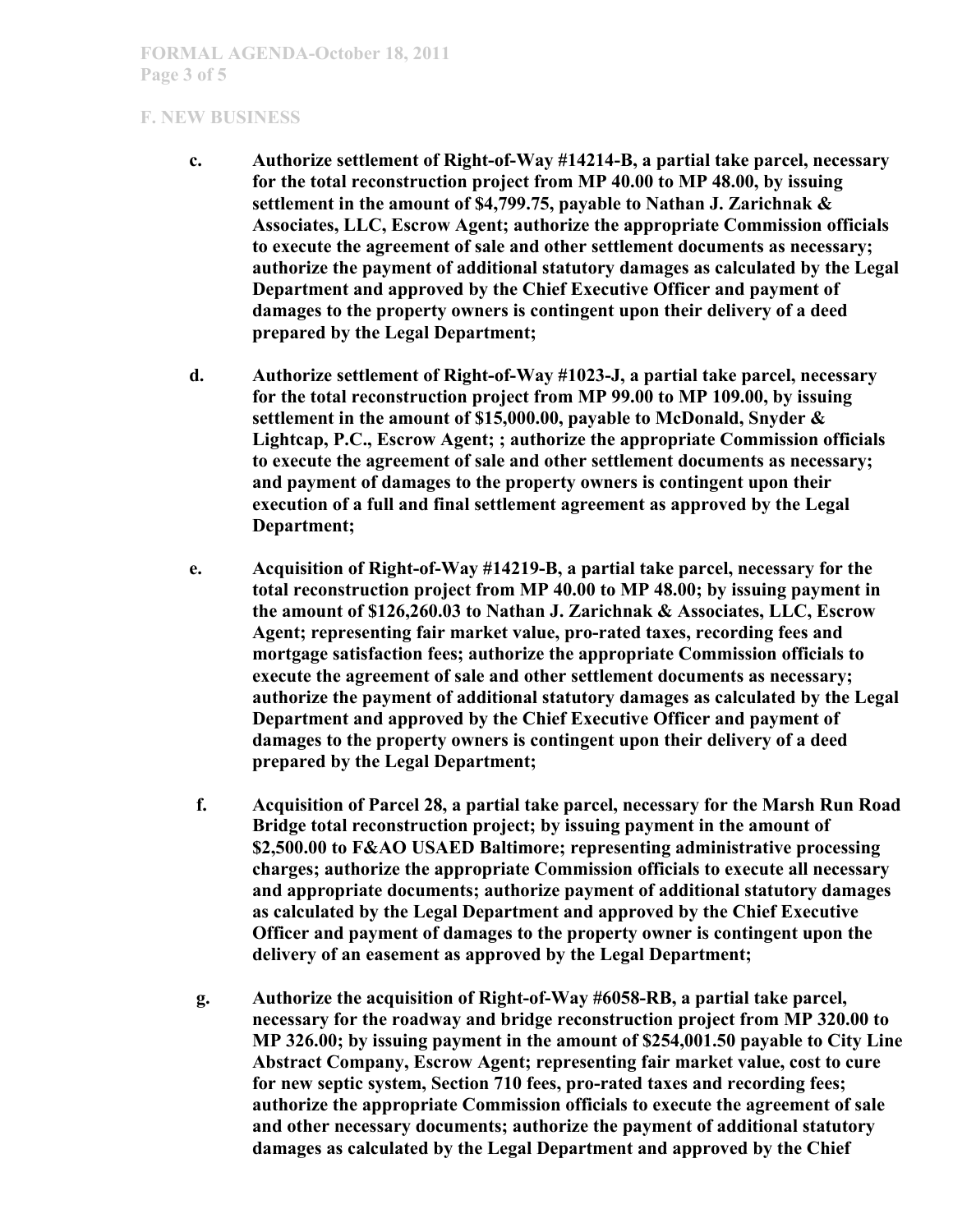**Executive Officer; and payment of the fair market value to the property owner is contingent upon the delivery of a deed prepared by the Legal Department.**

- **4. Approve advertising for the items listed in memos "a" through "c":**
	- **a. Authorized Service Provider to provide coverage from MP 154.20 to MP 188.60;**
	- **b. Engineering or construction management firm to perform open-end construction management and related construction technical services systemwide;**
	- **c. Accredited Actuarial firm to complete an actuarial valuation for postemployment benefits other than pensions (OPEB).**
- **5. Approve the Award of Bids and the Issuance of Purchase Orders for the items listed in memos "a" and "b":**
	- **a. Traffic Operations center consoles, utilizing the Commonwealth's contract with CR Solutions, Inc.; at a total award of \$518,569.85;**
	- **b. Eighteen (18) trailer mounted message boards, utilizing the Commonwealth's contract with American Signal Company; at a total award of \$258,300.00.**
- **6. Approve the Award of Contracts for the items listed in memos "a" and "b":**
	- **a. Contract #T-342.75S001-3-02 for the replacement of Bridge DB-155 at MP 342.75, to the lowest responsive and responsible bidder, Loftus Construction, Inc.; at a total award of \$11,322,543.40 and a contingency of \$500,000.00;**
	- **b. Contract #A-020.00T002-3-06 for the replacement of Bridge NB-142 at MP A30.06, to the lowest responsive and responsible bidder, Loftus Construction, Inc.; at a total award of \$12,485,000.00 and a contingency of \$600,000.00.**
- **7. Approve the Change Order and Final Payments for the items listed in memos "a" and "b":**
	- **a. Change Order #1 and Final Payment for Contract #EN-00088-03-07 with Glasgow, Inc. for roadway and miscellaneous repairs between MP 298.33 and MP 358.11; for an increase of \$874,446.89; making the final contract value \$3,374,446.89 and the final amount due of \$924,446.89;**
	- **b. Final Payment for Contract #T-048.00S002-3 with Walsh Construction for the Allegheny River Bridge Replacement project; for a final contract value of \$190,333,999.42 and the final amount due of \$500,000.00.**